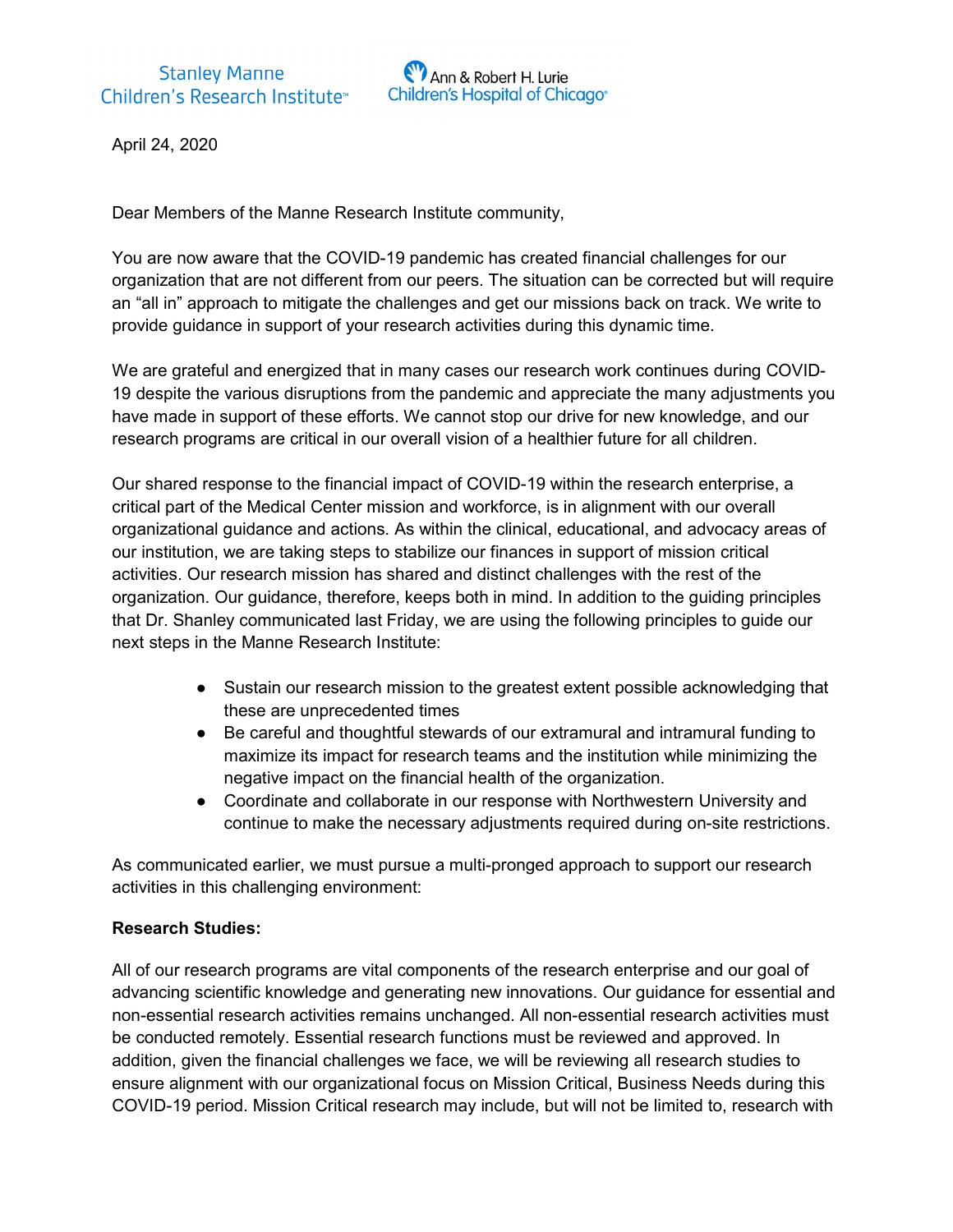

expected near-term sustained extramural funding potential, extramurally funded research or research with committed deliverables with <30% IDC, recruitment-committed research, donorspecified research, and career development research.

- a. Federal and Non-Federal Grants whenever possible, we encourage federal and nonfederal grant studies to continue. We recognize that under the current research restrictions, much of non-essential research has been moved remotely and some research has been paused due to limitations of functions that cannot be accomplished off-site. We will continue to assess research restrictions along with state and local policy and will provide further updates around increased on-site activities when appropriate. Extramurally-funded studies with matching or supplementary intramural support will require additional leadership review for their continuation through the Mission Critical Research Review process outlined below.
- b. Industry as with our other extramurally-funded research, we encourage industrysponsored research studies to continue as either approved on-site essential research or off-site as non-essential research studies have moved remotely. Where remote activities are not possible, non-essential research studies should continue to be paused unless previously approved as essential research.
- c. Program-Directed Philanthropy studies supported entirely or partially by programdirected philanthropy that can practically continue during current essential research restrictions will be reviewed for approval and continuation through the Mission Critical Research Review process outlined below. Studies with this mechanism of support that cannot practically continue will be paused.
- d. Internally Funded Research research projects that can be practically continued during current restrictions and are funded partially or completely by internal funds, including those funded by start-up, philanthropic, and discretionary accounts, will be reviewed individually.

### Research Personnel:

We are cognizant of the unique and complex funding arrangements we have for our research teams, including funding that spans the Institute and Departments/Divisions, staff positions supported by multiple funding sources, and commitments and obligations we have to our extramural sponsors. As outlined above, our goal is to continue our research programs as possible in this dynamic environment. To this end, below please find a decision-tree to aid in determinations of unpaid furloughs for research staff under the larger institutional guidance: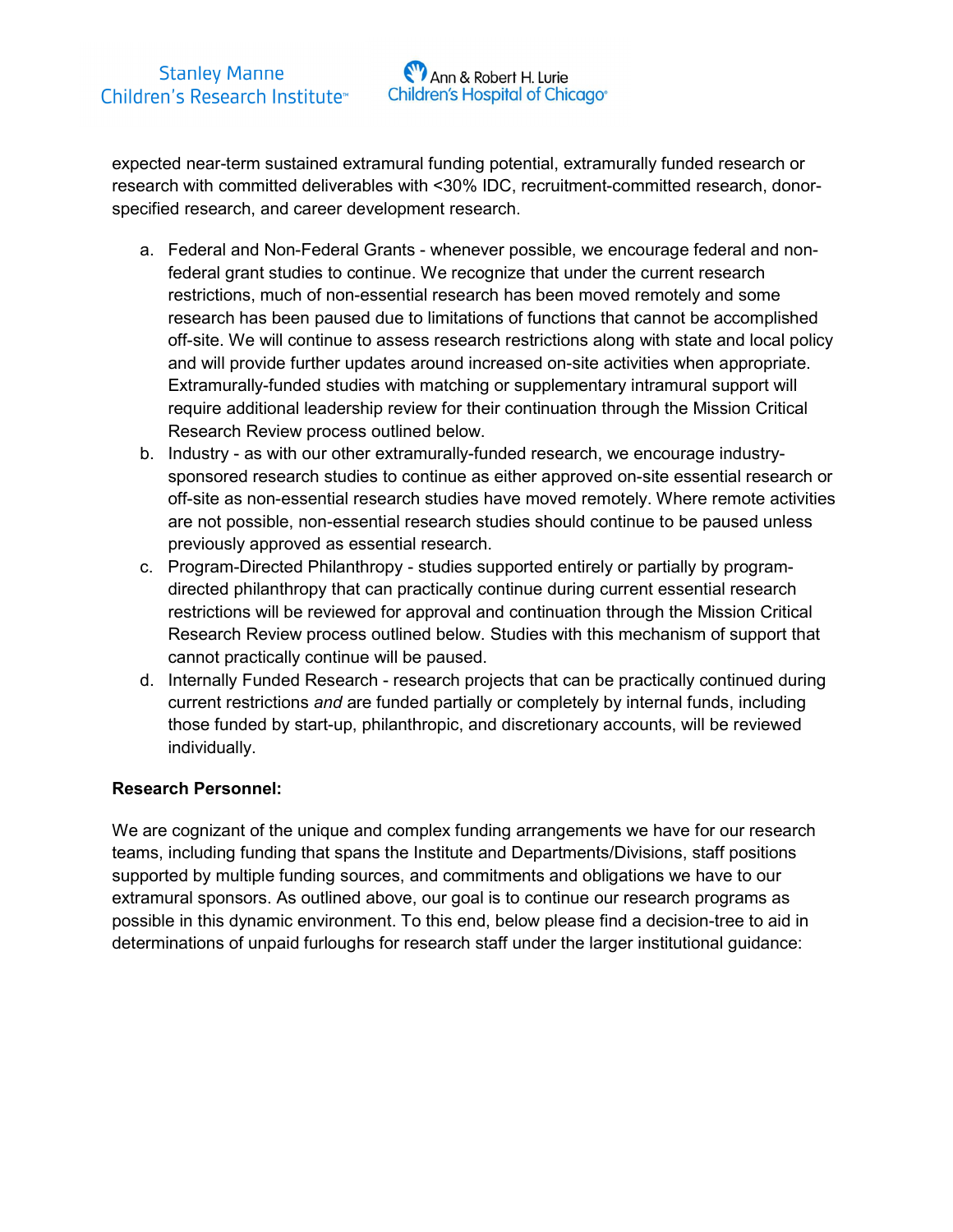



The leading principle for staff furlough decisions should follow the Medical Center guidance on staffing to meet business needs (i.e., research study needs) and sharing the burden of reduced compensation as equitably as possible while mitigating the burden for as many of our coworkers as possible.

Requests for Business Case ("Mission Critical") research should be submitted at: Mission-Critical Research Review under COVID-19 (form).

a. Research Staff on Visas

Faculty/PIs with research staff on visas should contact Cassandra Lucas to discuss.

b. New and Replacement Staff

All new and replacement staff positions are on hold regardless of funding. Requests for missioncritical exceptions should be sent to Pat Seed and Cassandra Lucas. The requests will be reviewed with Senior Leadership at the Research Institute and Medical Center.

c. Trainees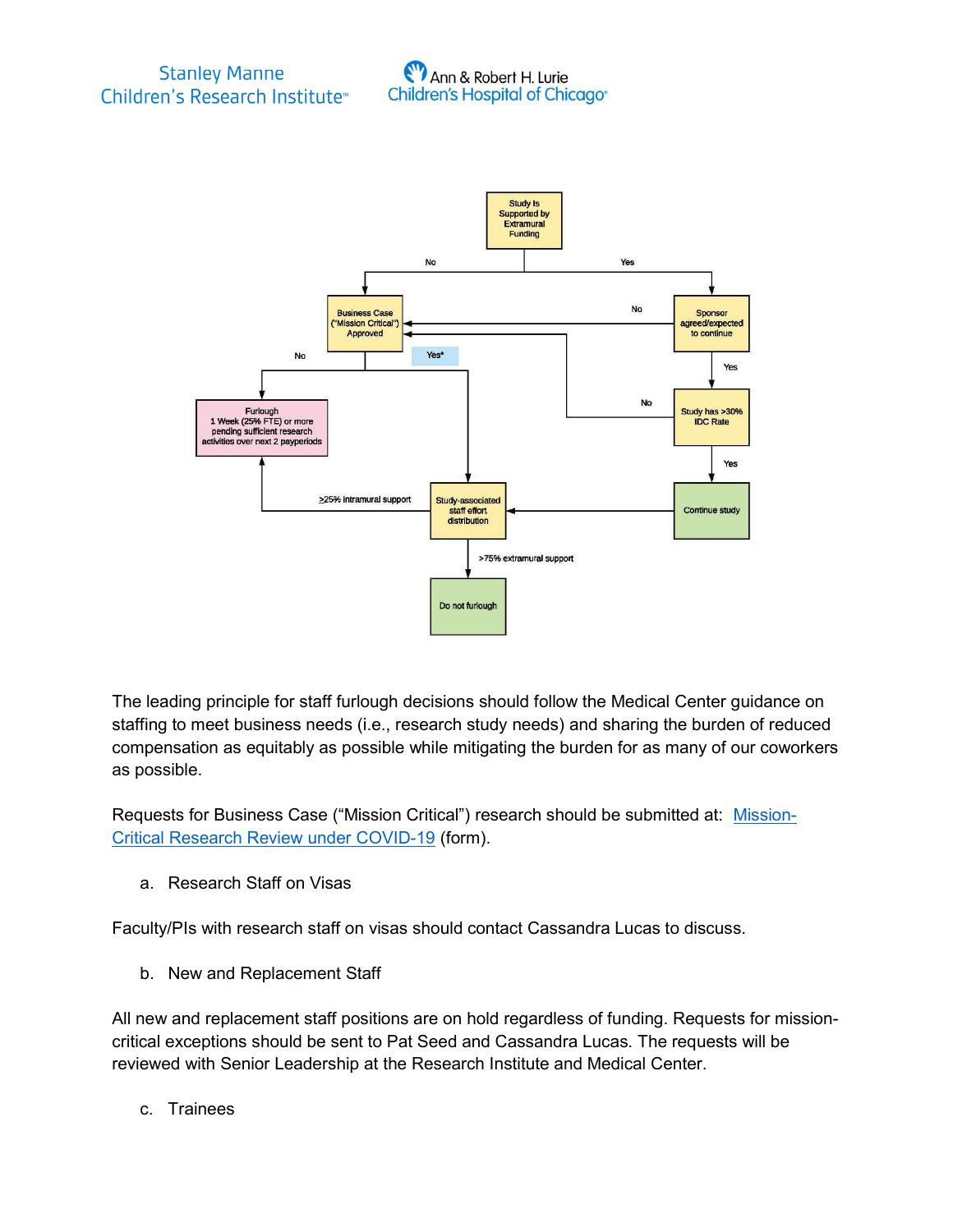## **Stanley Manne** Children's Research Institute<sup>™</sup>



All graduate students may continue their research training. Residents and fellows paid by their medical training programs may also continue participating in research activities. Research-paid residents and fellows will follow other research staff guidance.

d. Students and Interns

All currently paid students will follow other research staff guidance. All unpaid students and interns should be paused. All summer students and interns, paid and unpaid, are on hold and will be reassessed in mid-May. Investigators should not individually solicit or accept summer trainees without leadership approval. Applications for previously solicited institutionallysponsored summer internships (such as the Katz Program) will still be considered and decisions rendered with the anticipation that a training experience may occur during some part of the summer.

### Discretionary Spending:

The following uses of discretionary spending for research-related activities are paused immediately:

- Travel
- Conferences and meetings
- Catering
- Group Retreats

Research supplies, services (i.e., Core work, contracted services, etc.), publication costs, software, and other expenses directly related to a specific research project are allowed. These expenditures will be reviewed monthly and allowable expenses may be adjusted as needed.

# Capital:

All capital projects and purchases are on hold, including new and continuing construction and renovation, and equipment purchases. Requests for mission-critical exceptions should be sent to Pat and Cassandra and will be reviewed with Senior Leadership at the Research Institute and Medical Center. Additionally, service contracts associated with current equipment will be reviewed on a case-by-case basis.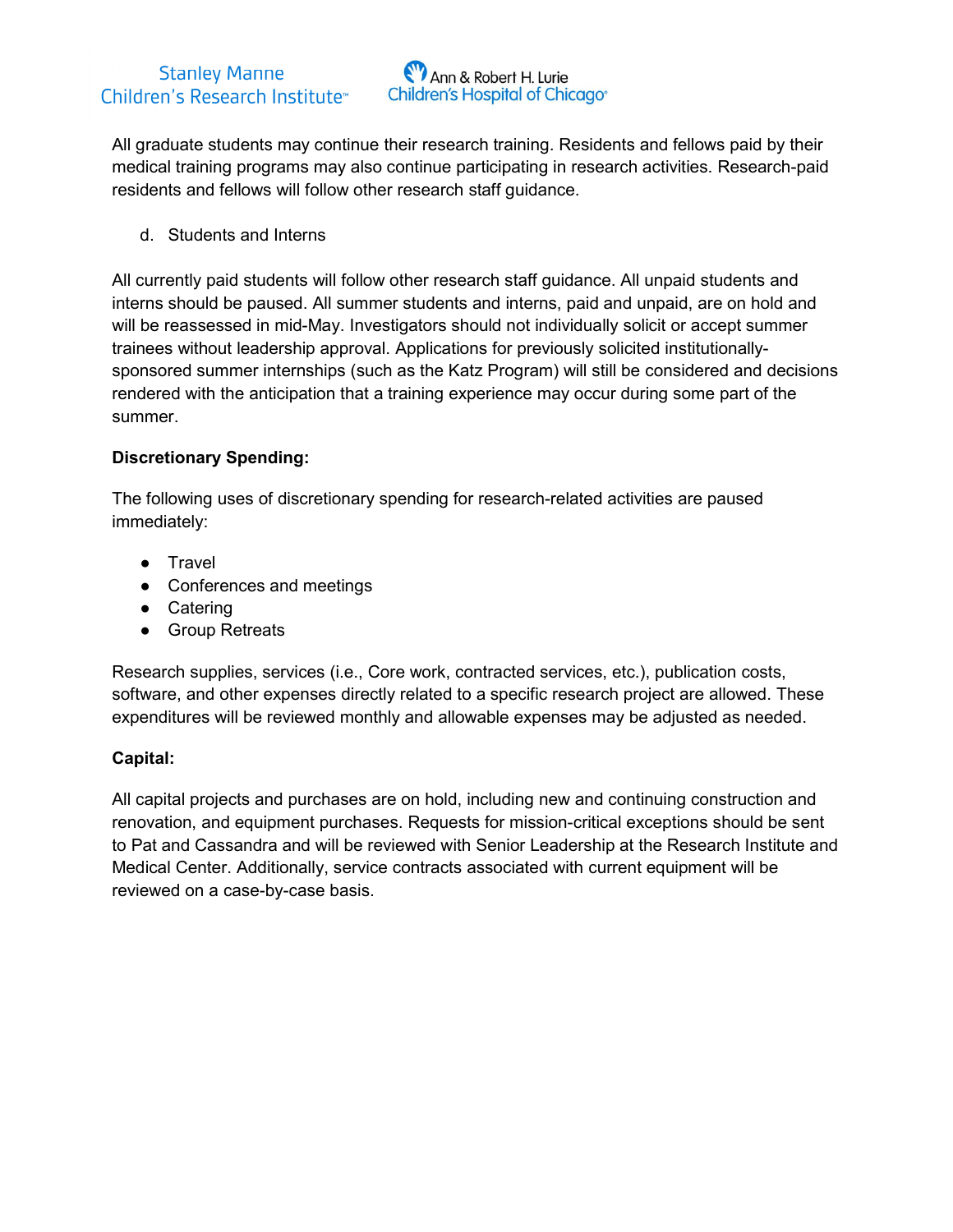

# FAQs:

Immediately questions regarding research staff funding sources and percentages, study or award timeframes, or study indirect rates should be sent to:

RBMFinancialProjection@luriechildrens.org.

All other questions should be sent to:

researchguidance@luriechildrens.org.

A link to FAQs will also be forthcoming.

We regret the new challenges these steps may have on your research programs but believe that aggressive action now will pay long-term dividends. Nevertheless, we recognize that these adjustments will be difficult for everyone. Despite the challenges put on our research community, we know that you all are creative and resilient and are confident that you and your team will continue to be productive. In turn, we will work to mitigate the long-term impact on research programs as much as possible and will continue to provide updates on how and when we will start to ramp up on-site research activities to return fully to our enduring mission to improve children's health.

Please reach out to one of us with questions regarding this communication. We are grateful to have each of you in our research community

Kind Regards

Matt, Pat & Cassandra

Matthew M. Davis, MD, M.A.P.P. Interim Chair, Department of Pediatrics Interim Chief Research Officer, Stanley Manne Children's Research Institute Senior Vice-President and Chief, Community Health Transformation A Todd Davis, MD, Professor of Academic General Pediatrics and Primary Care Ann & Robert H. Lurie Children's Hospital of Chicago Professor of Pediatrics, Medicine, Medical Social Sciences, and Preventive Medicine Northwestern University Feinberg School of Medicine MMDavis@luriechildrens.org